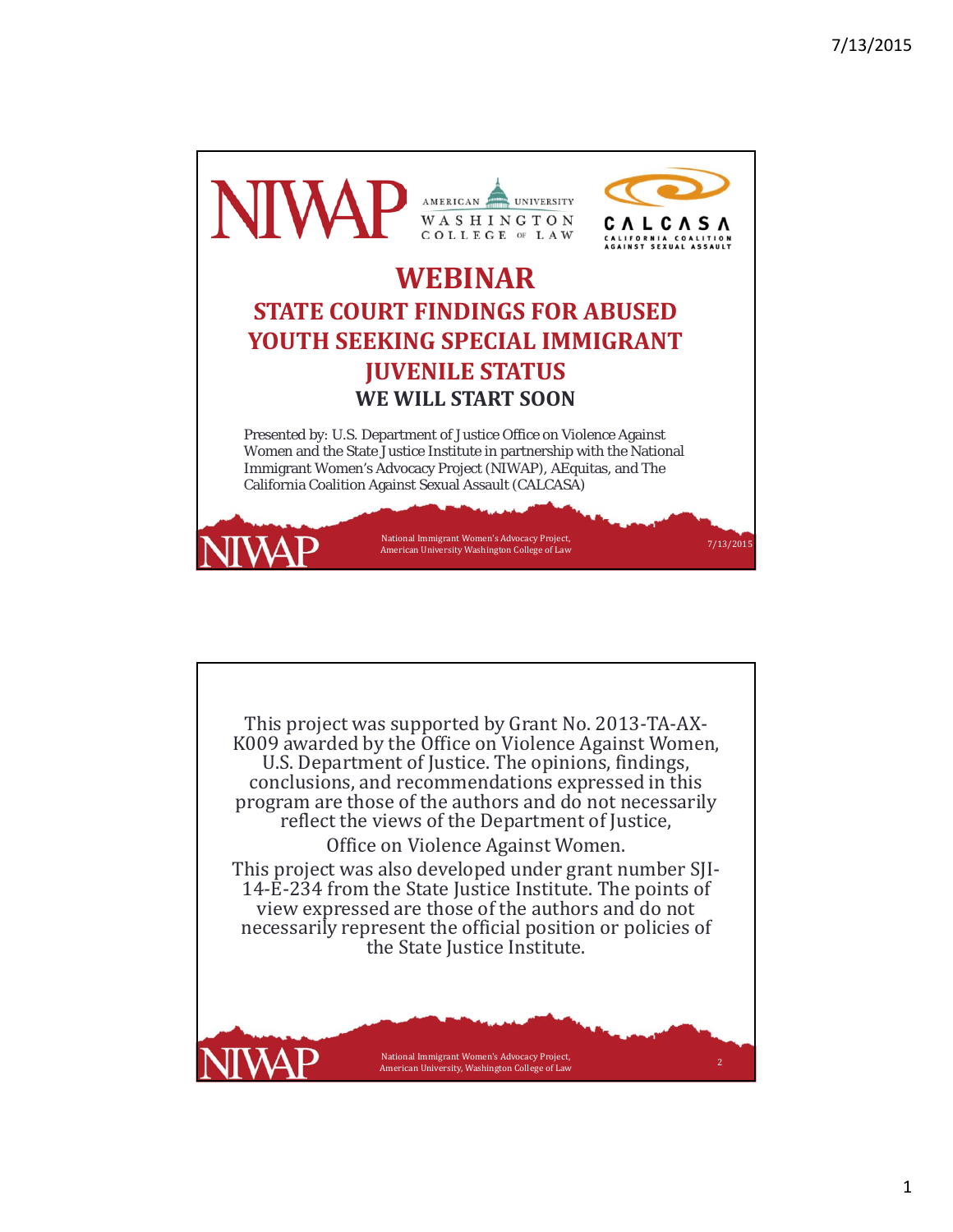

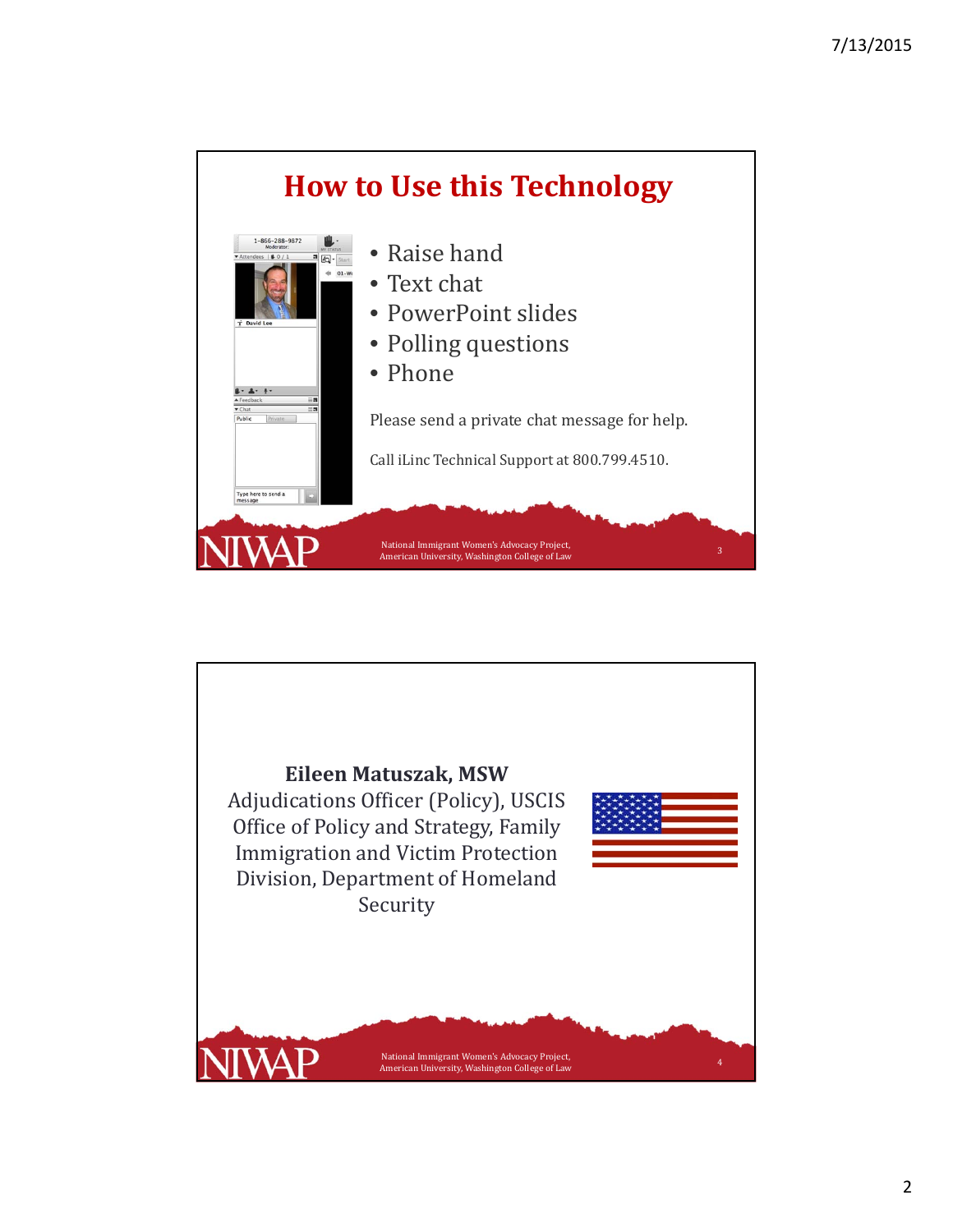

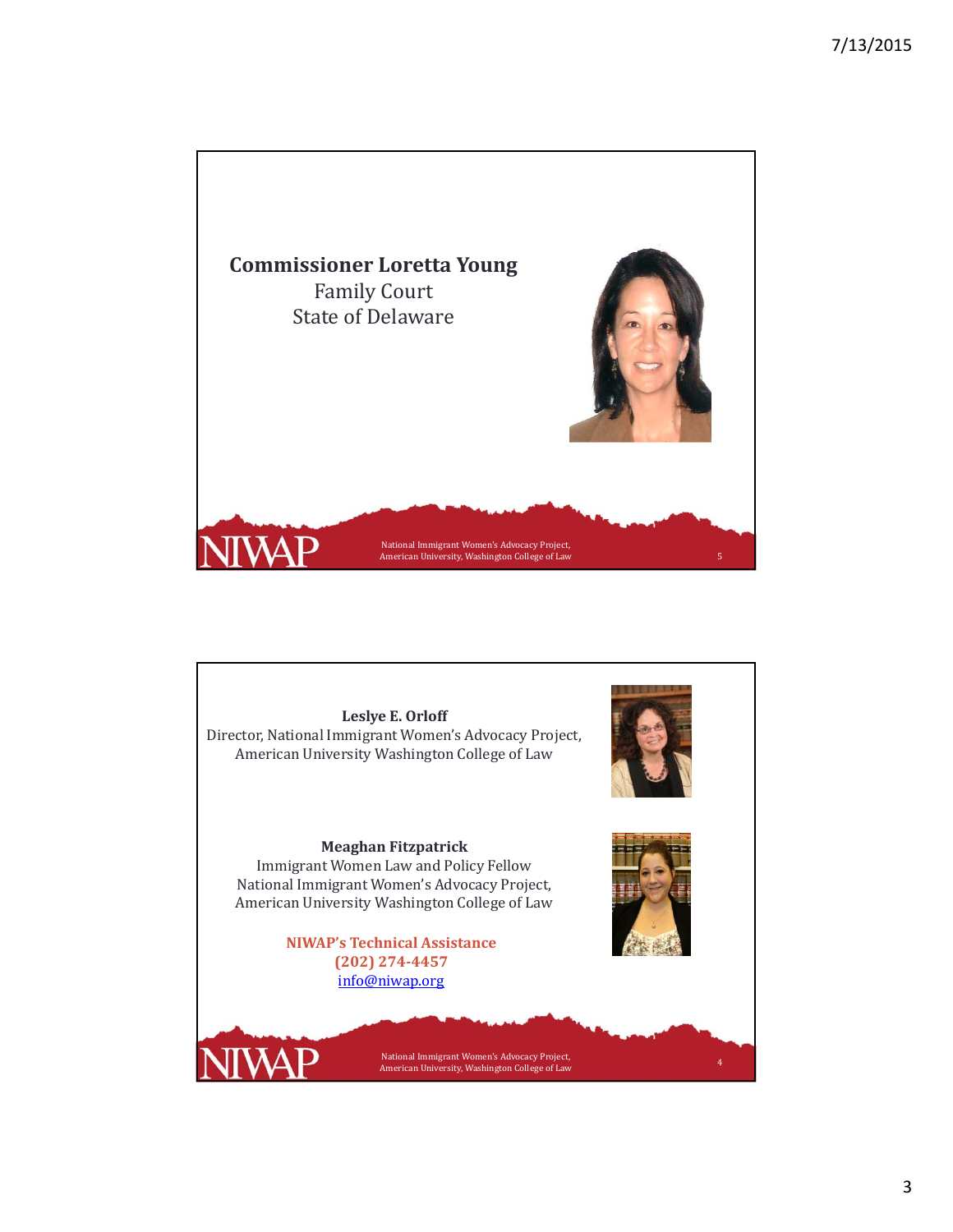

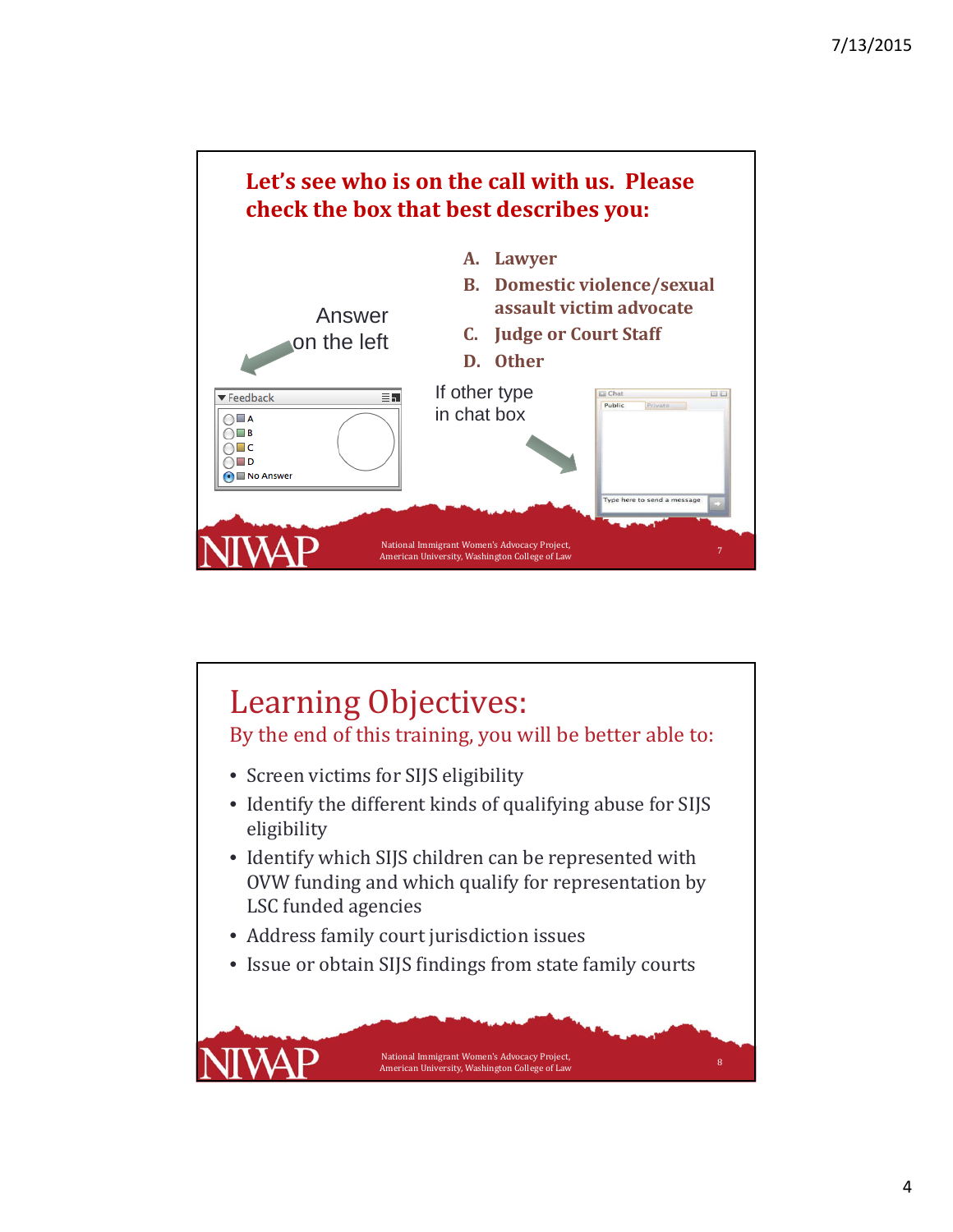

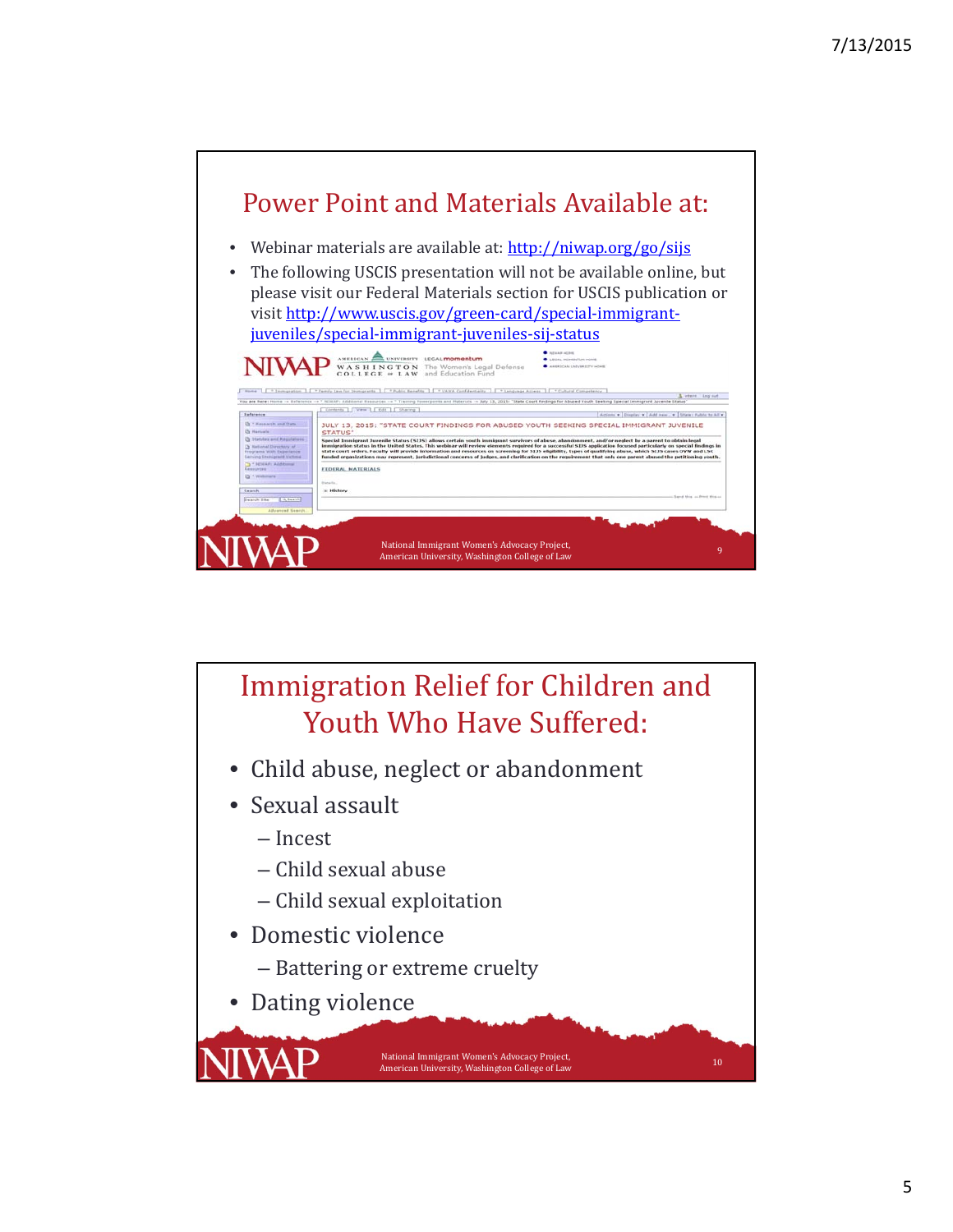

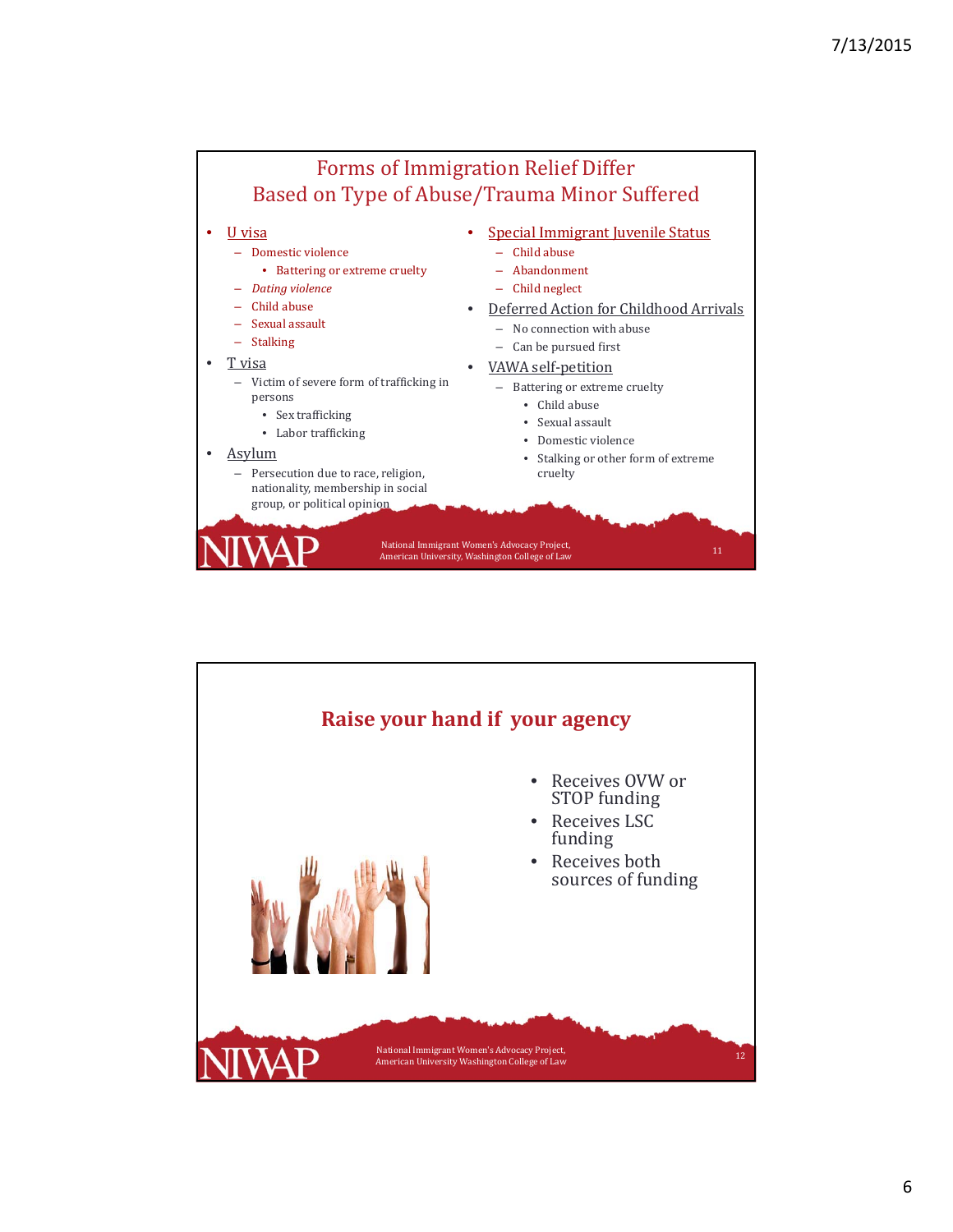

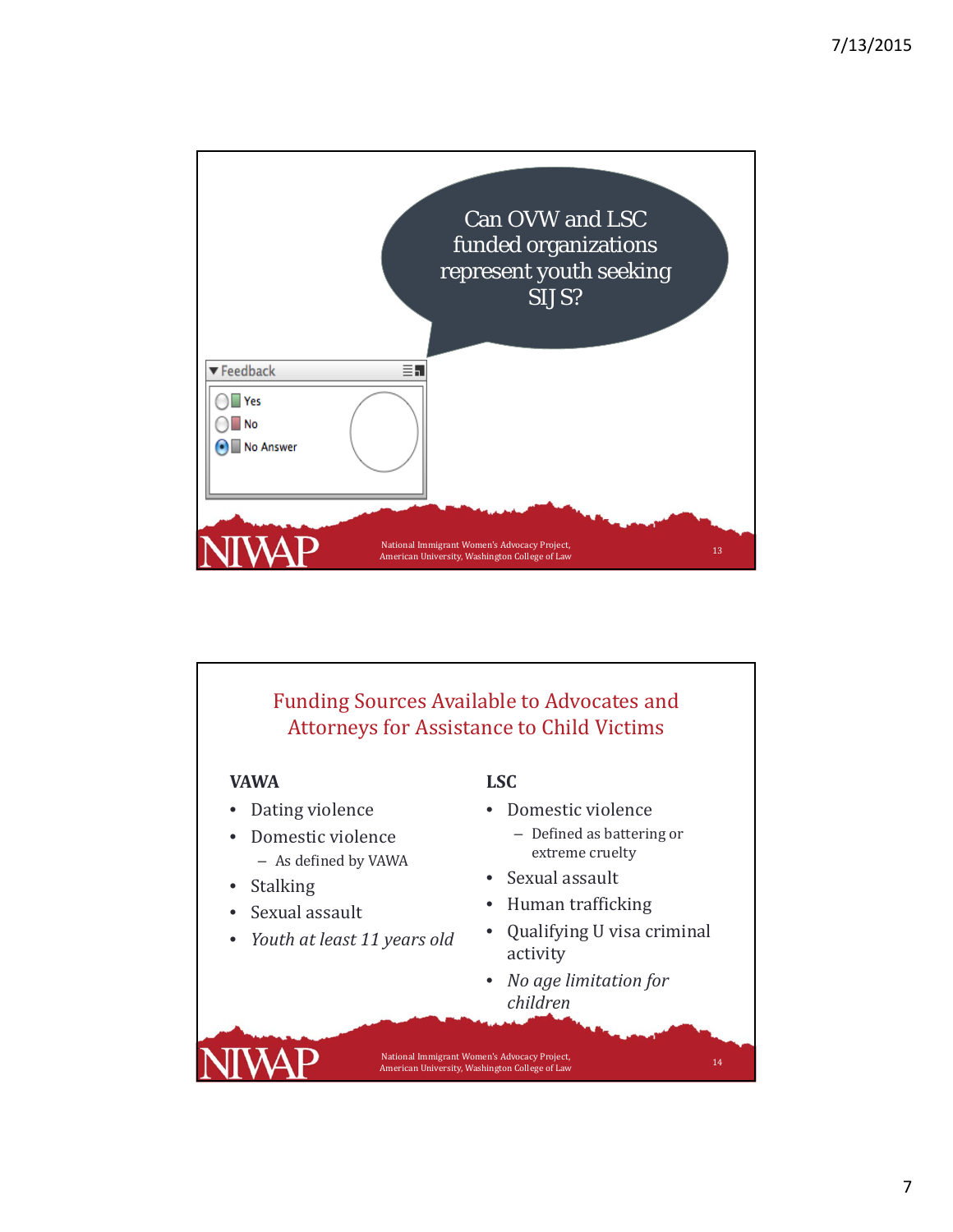

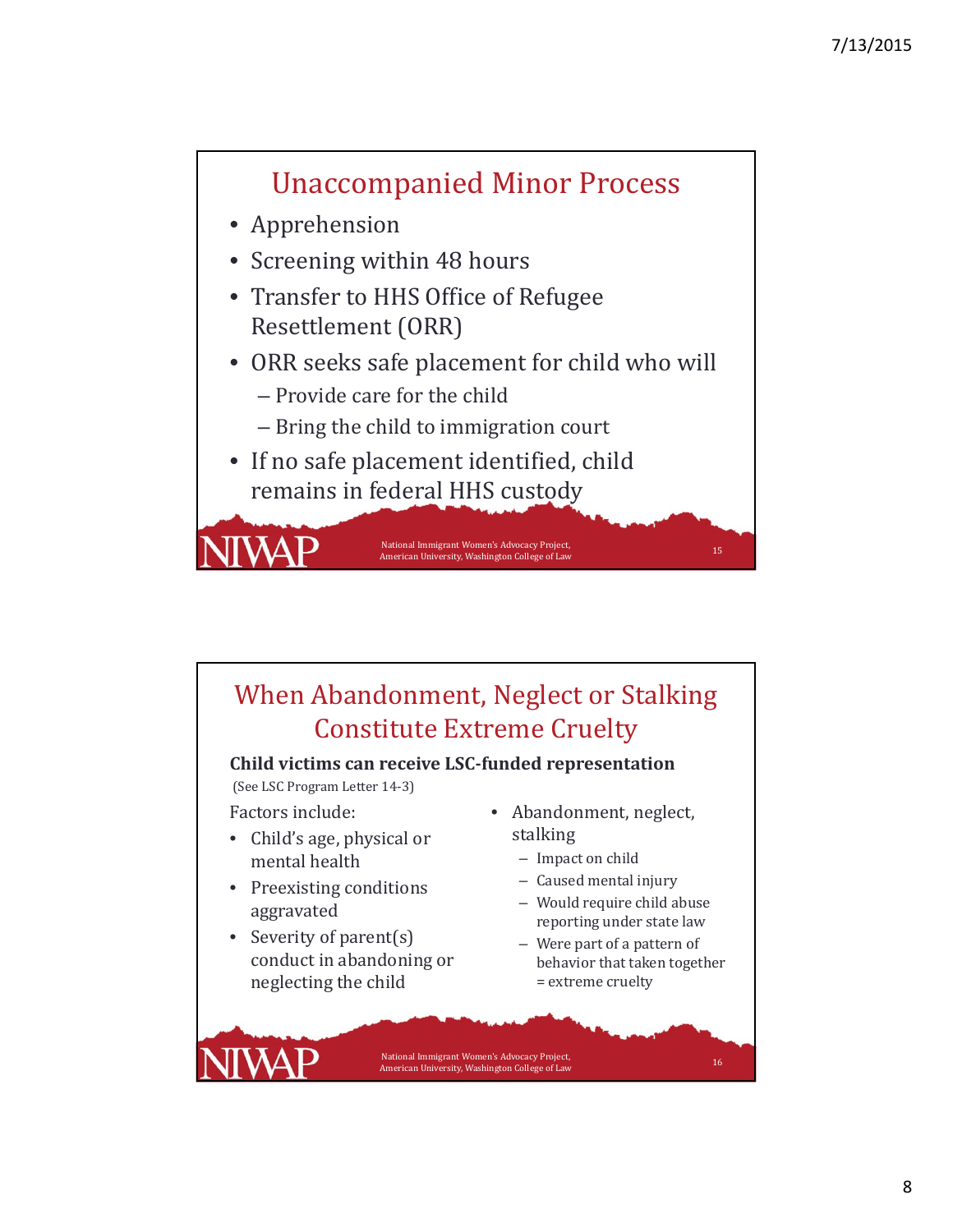## How to Find Legal Service Providers in Your Area

- NIWAP Directory
	- http://www.niwap.org/directory/
- Department of Justice, Executive Office of Immigration Review, Free Legal Services Providers
	- http://www.justice.gov/eoir/free‐legal‐services‐providers

National Immigrant Women's Advocacy Project,<br>American University, Washington College of Law

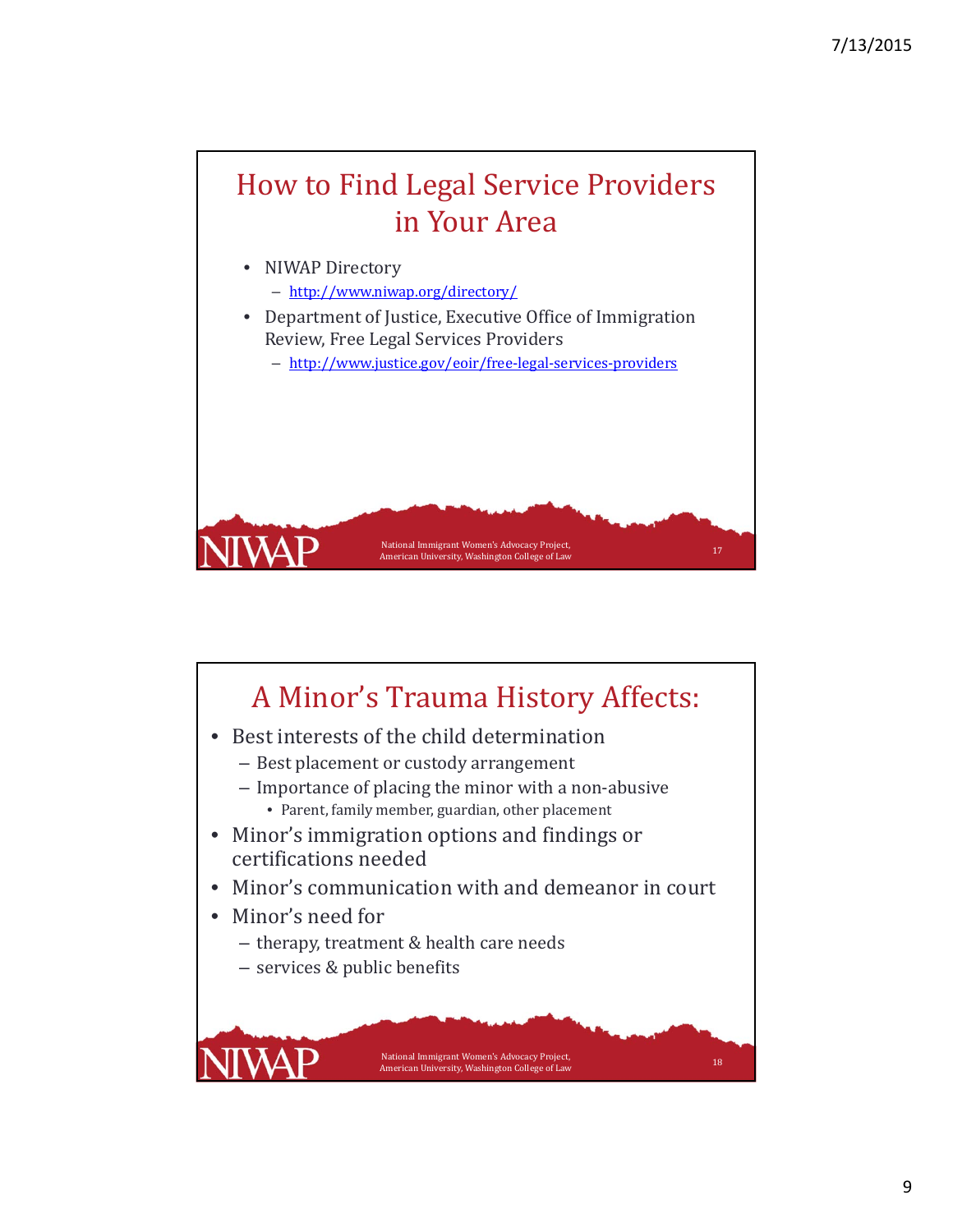

- Affects:
	- –Child health and wellbeing
	- -Neurocognitive development, intellectual functioning/development

National Immigrant Women's Advocacy Project,<br>American University, Washington College of Law

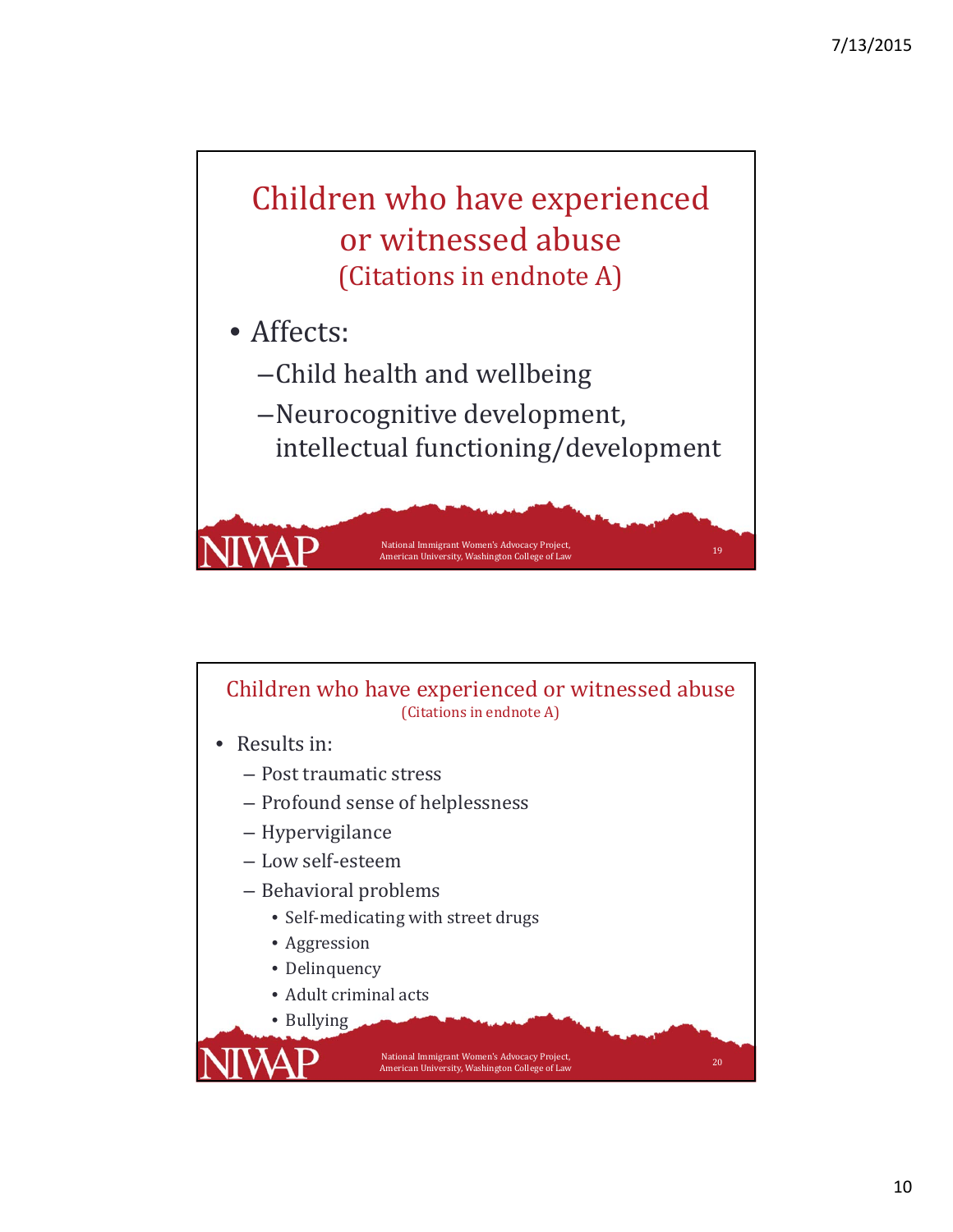

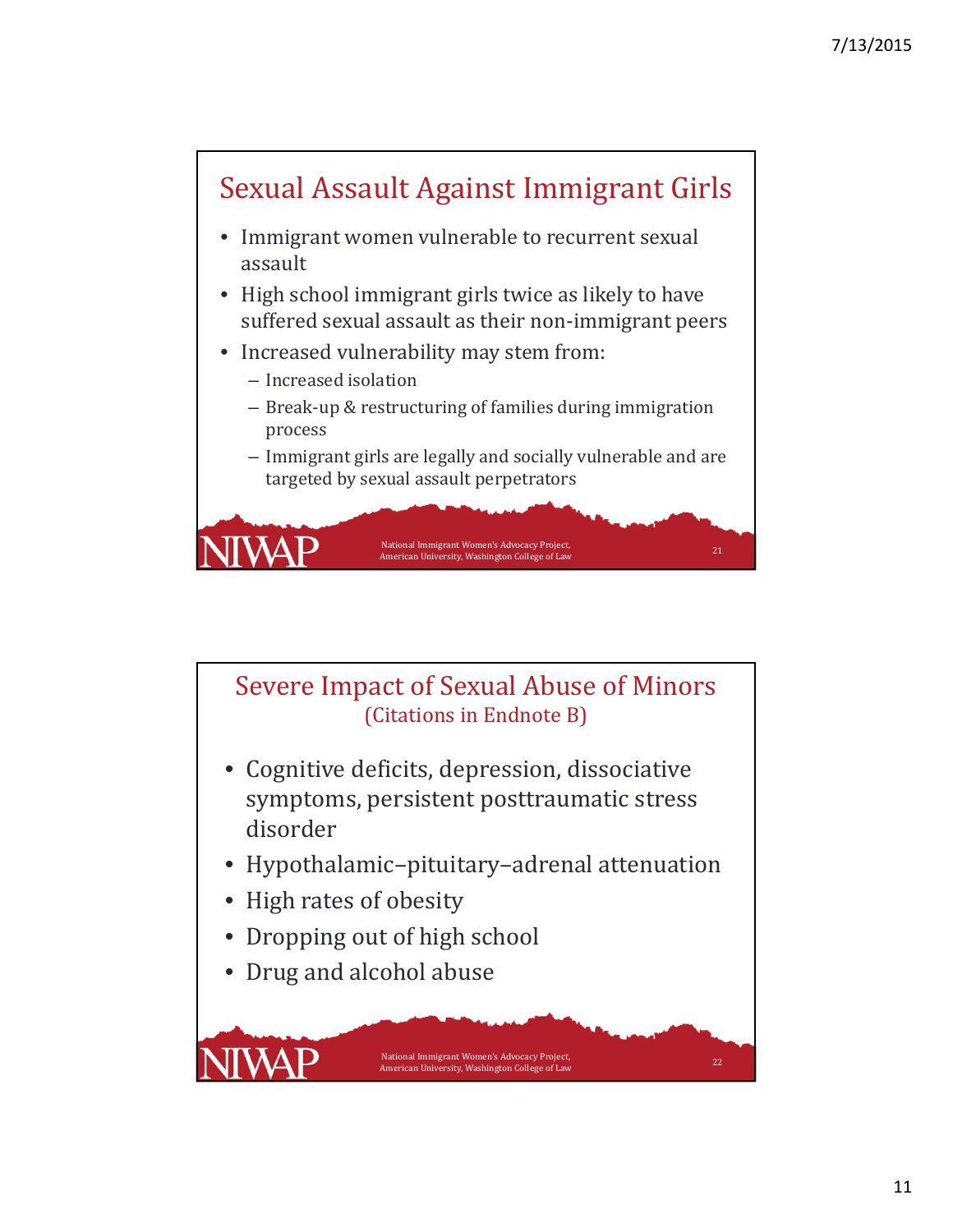

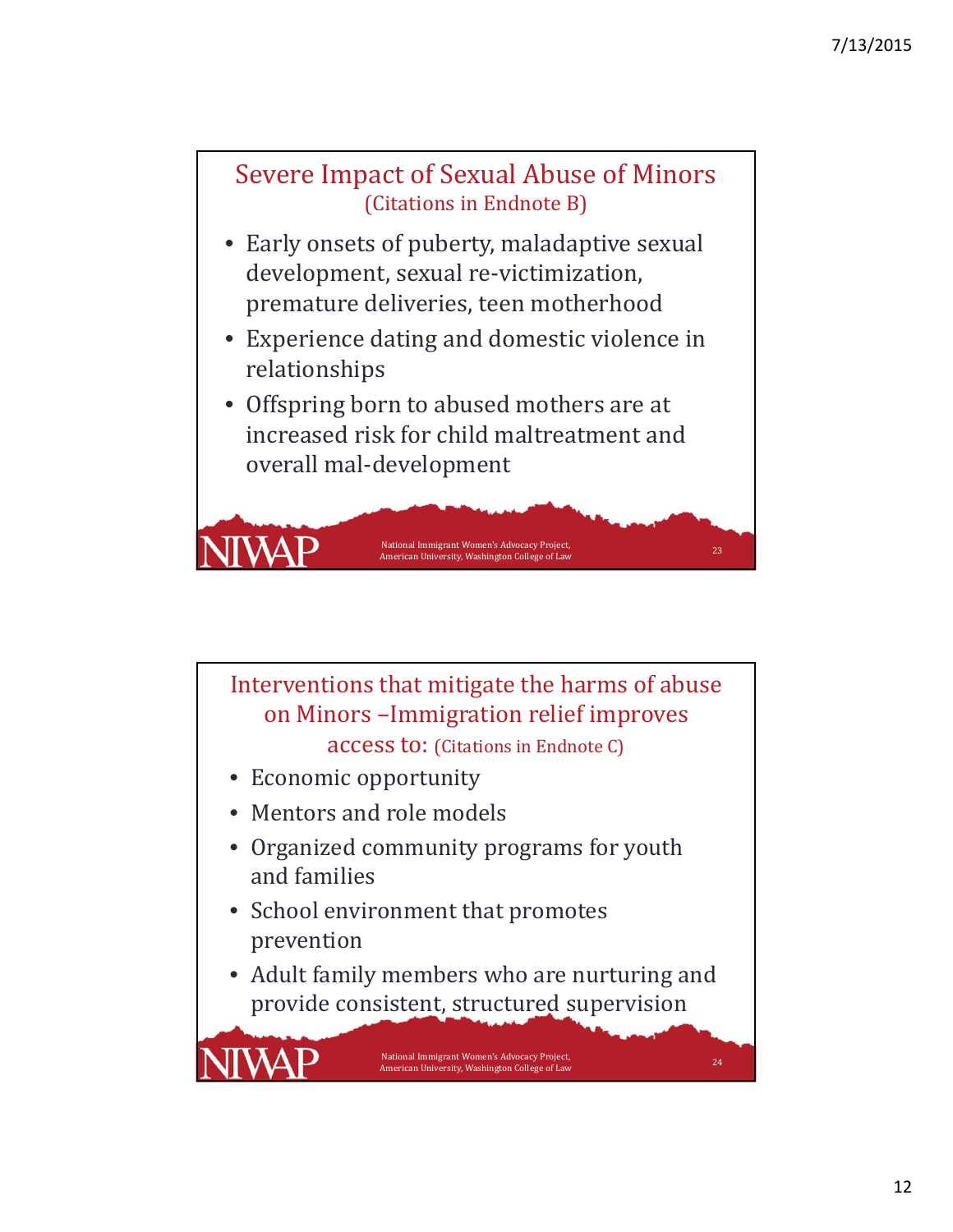

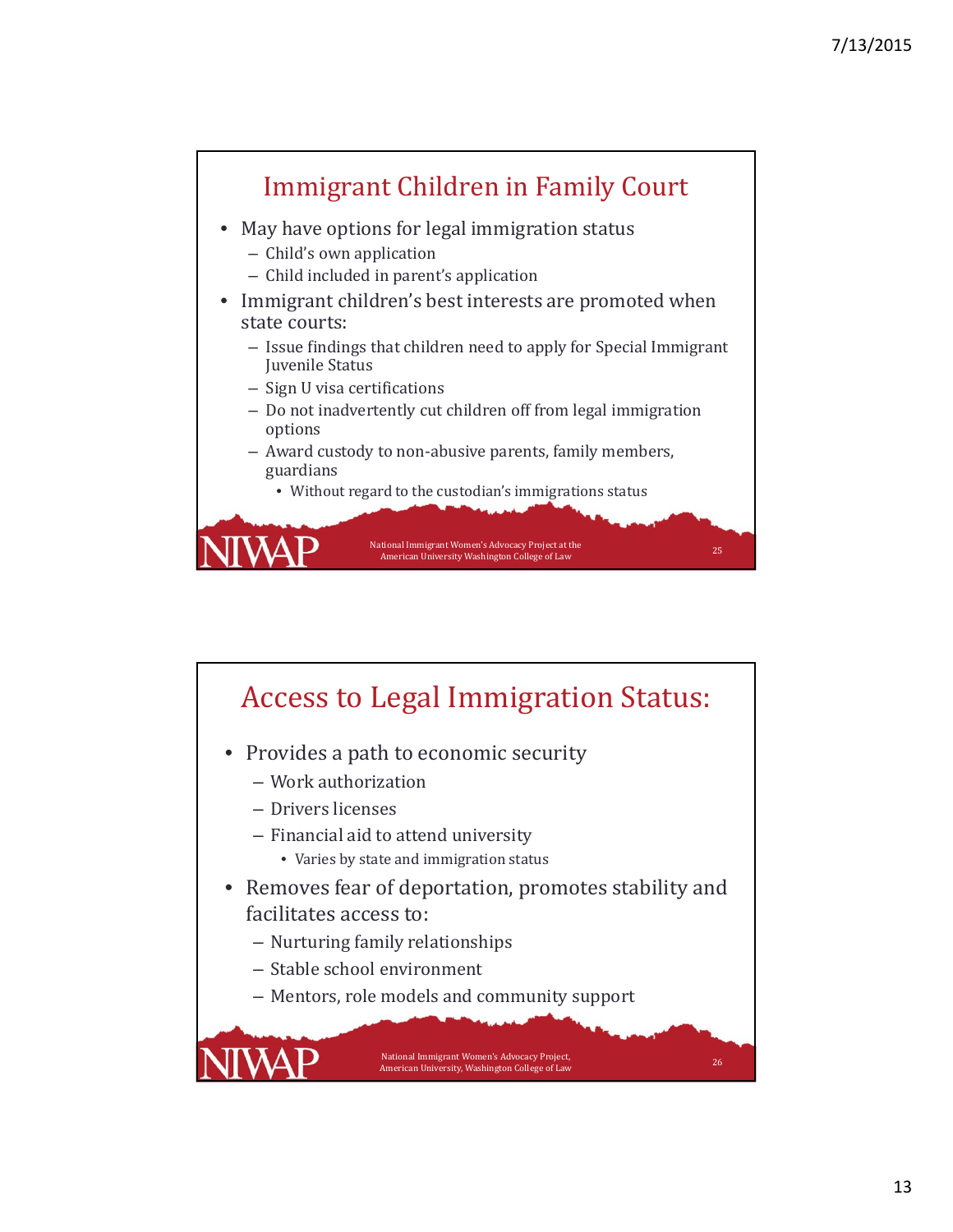## **HAVE YOU BEEN INVOLVED WITH A CASE IN WHERE AN IMMIGRANT CHILD RECEIVED SIJS FINDINGS?**



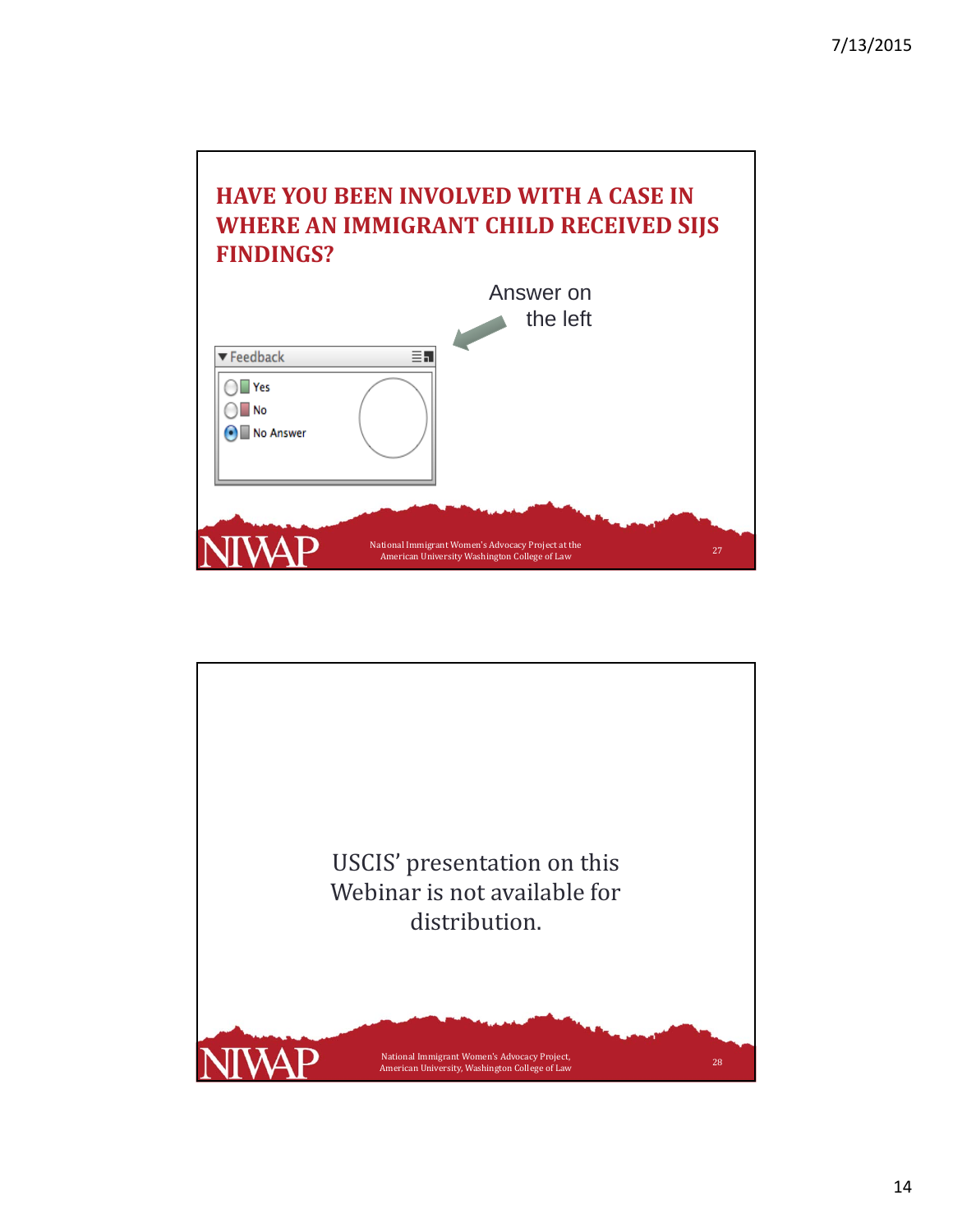

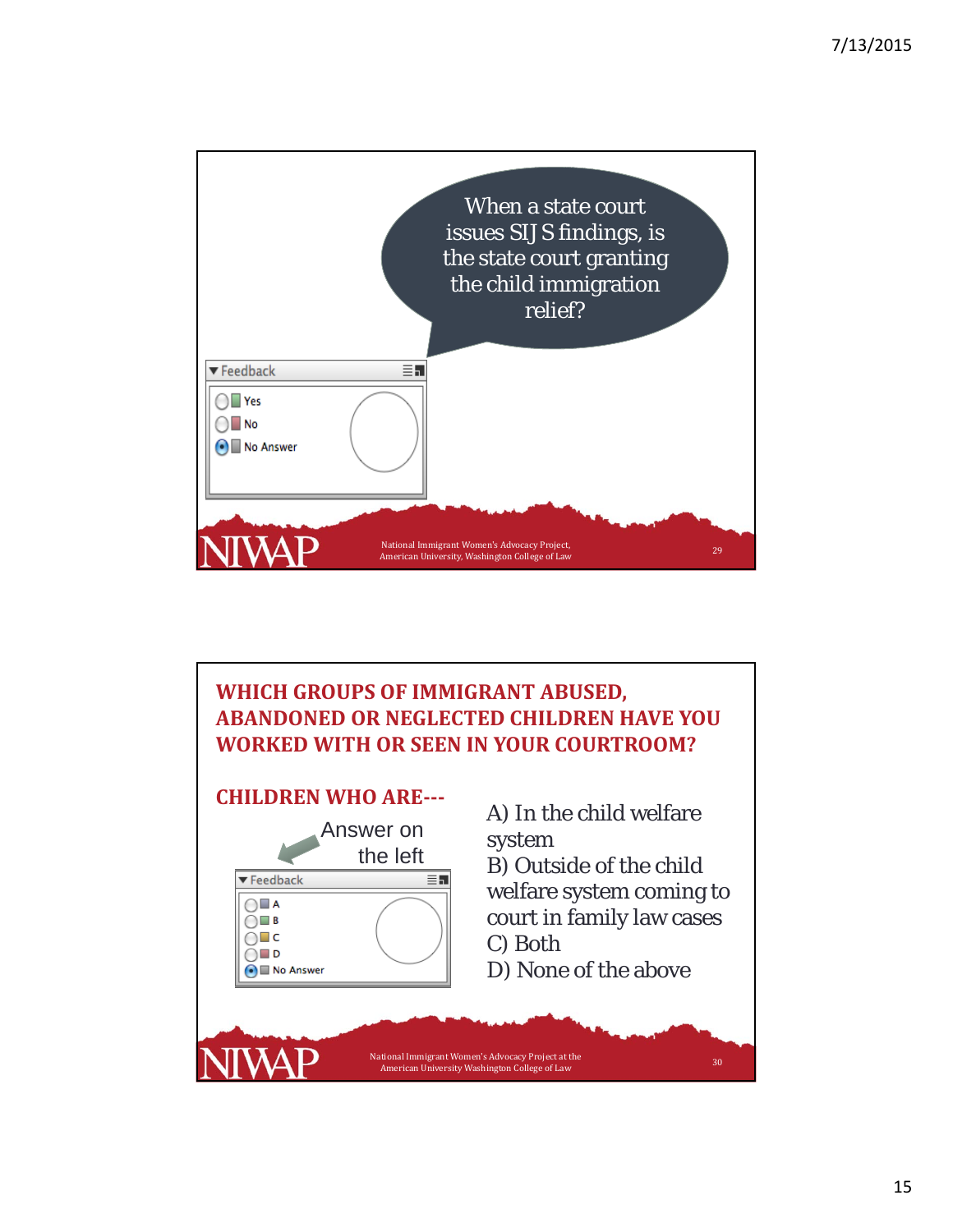

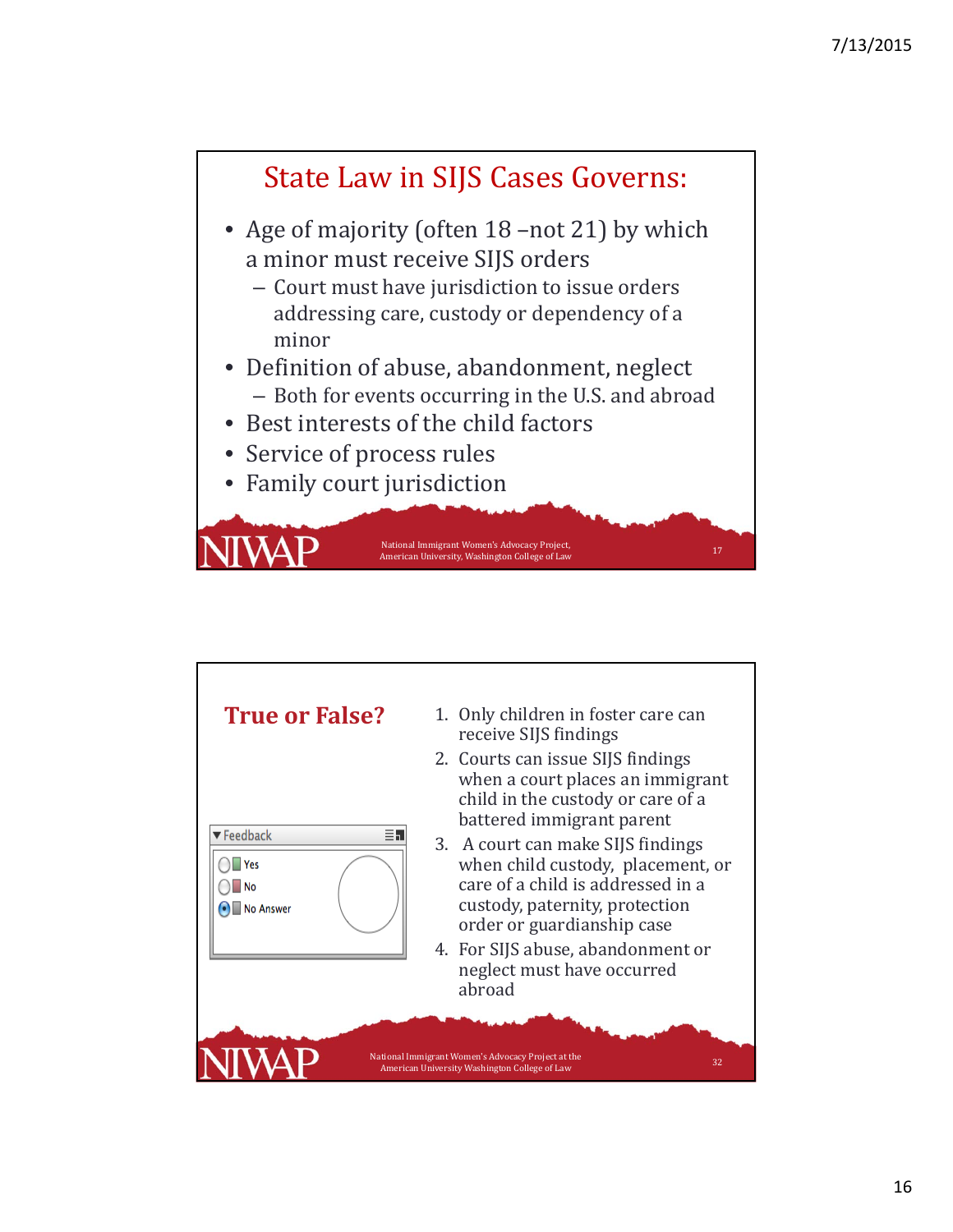

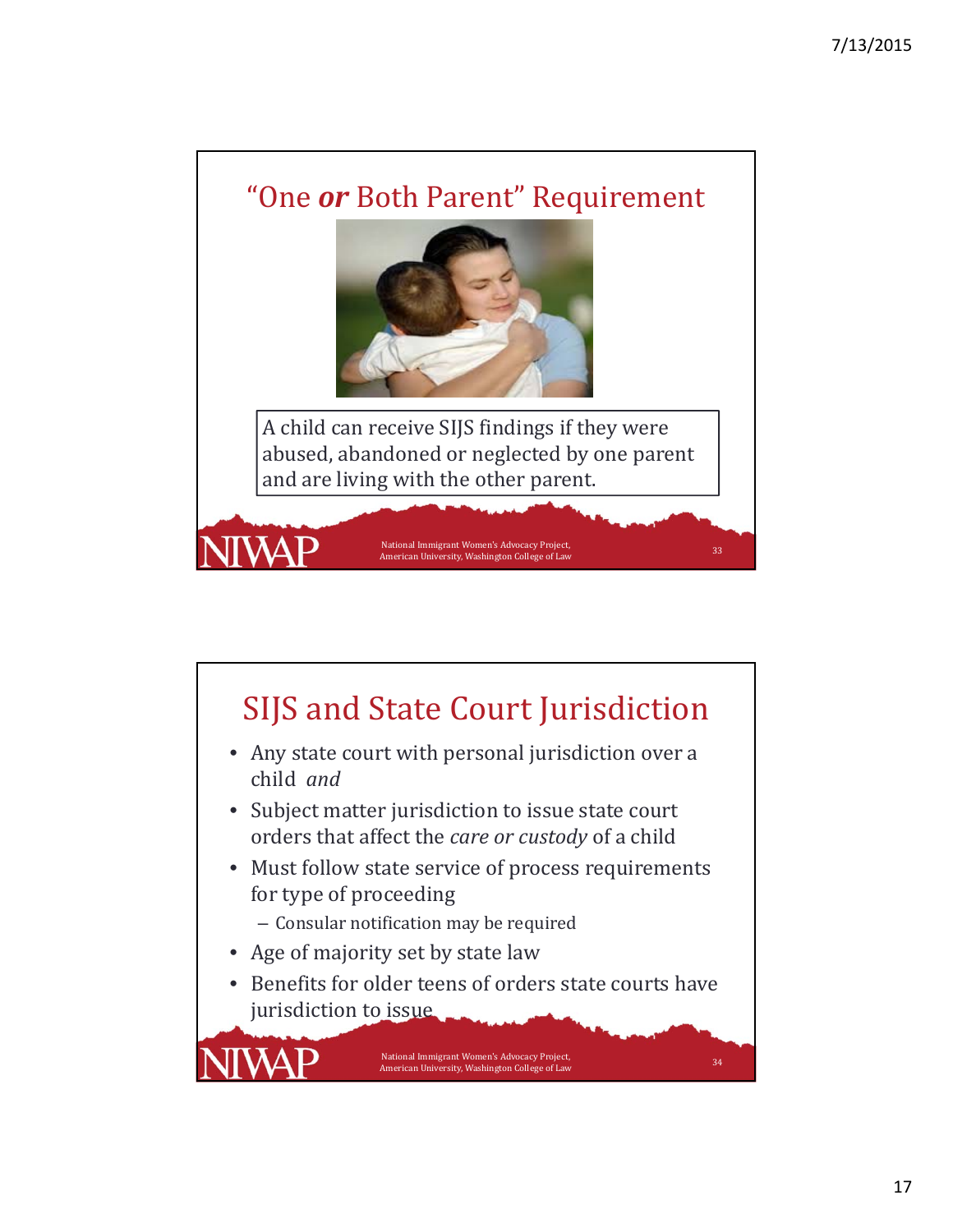

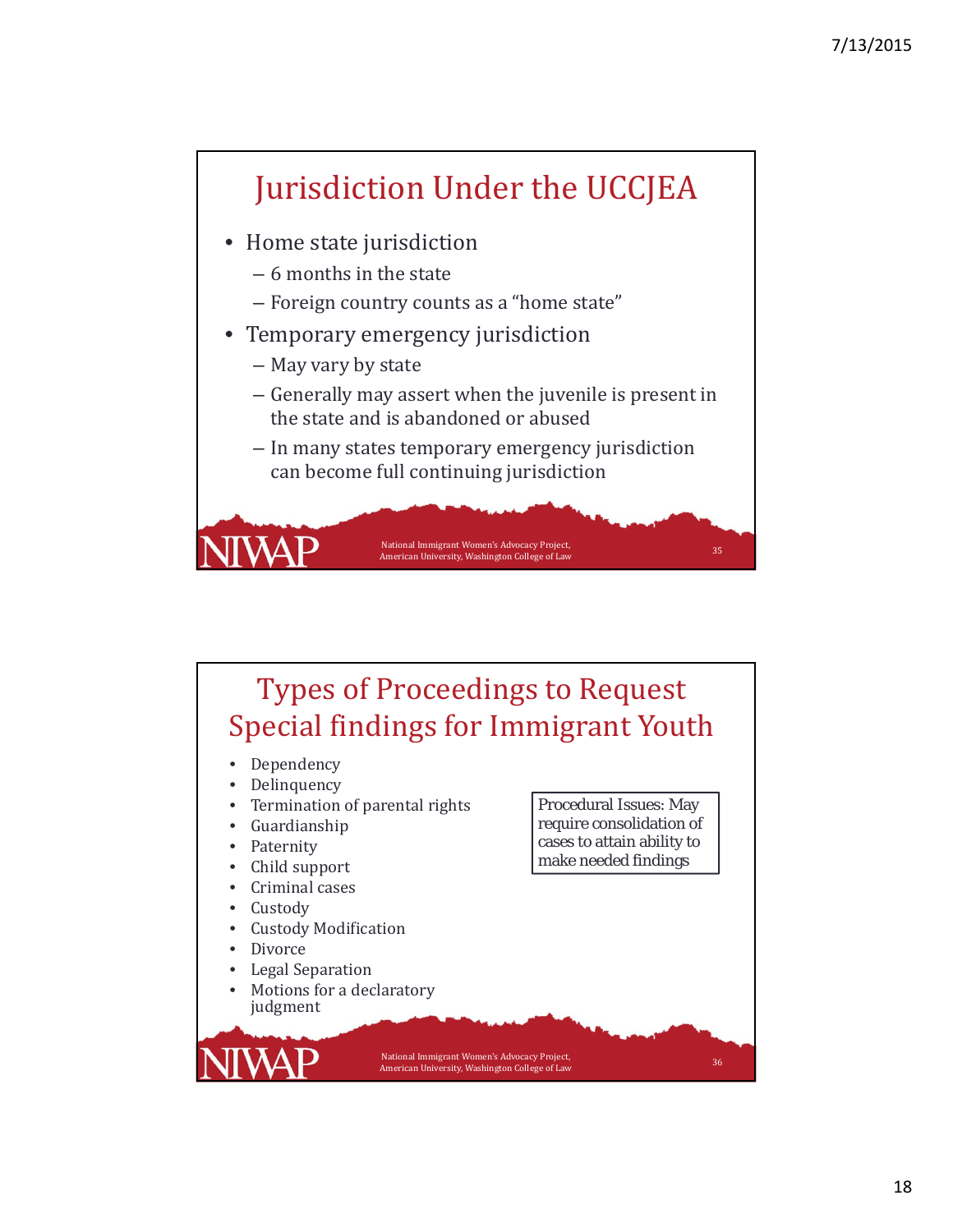

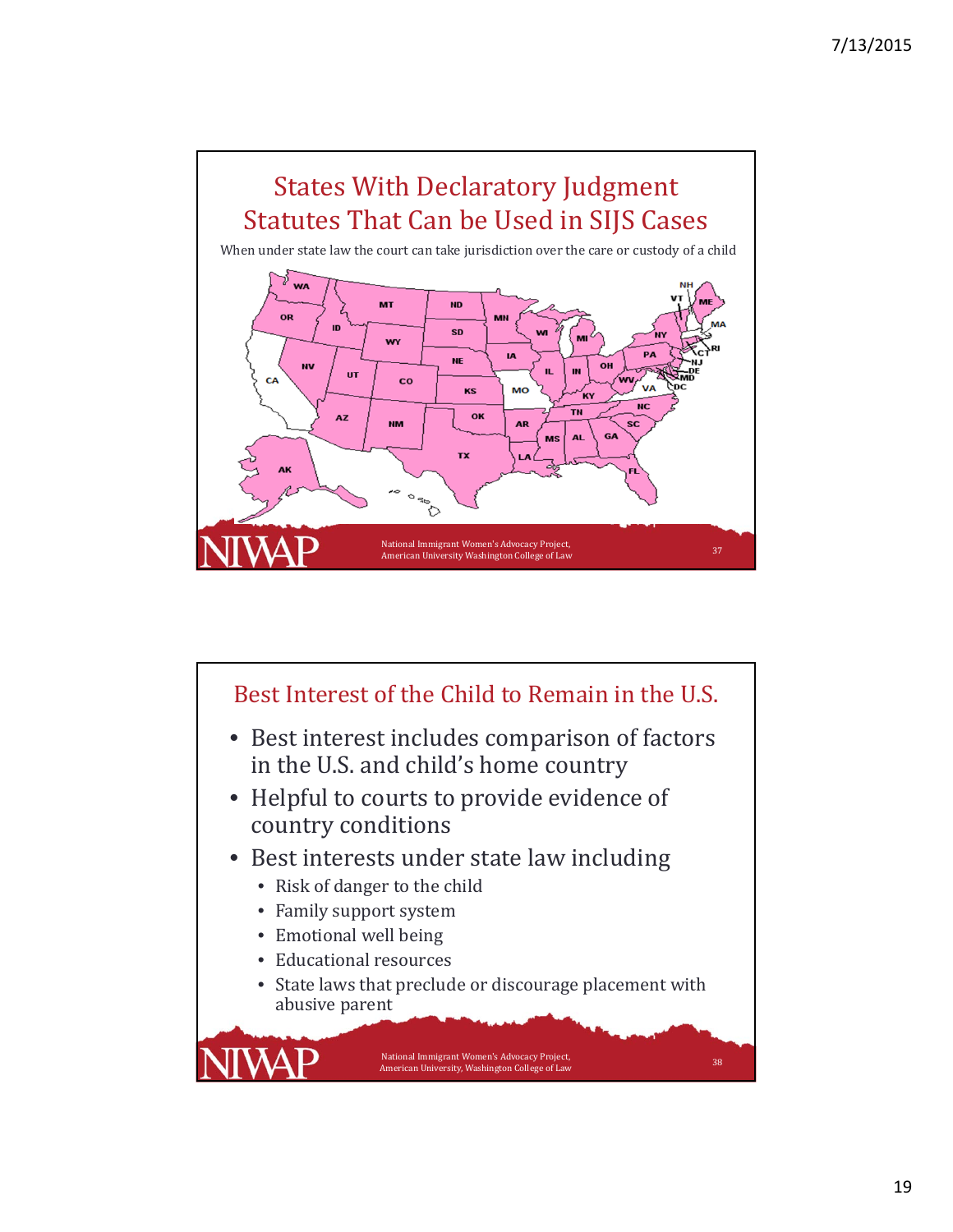

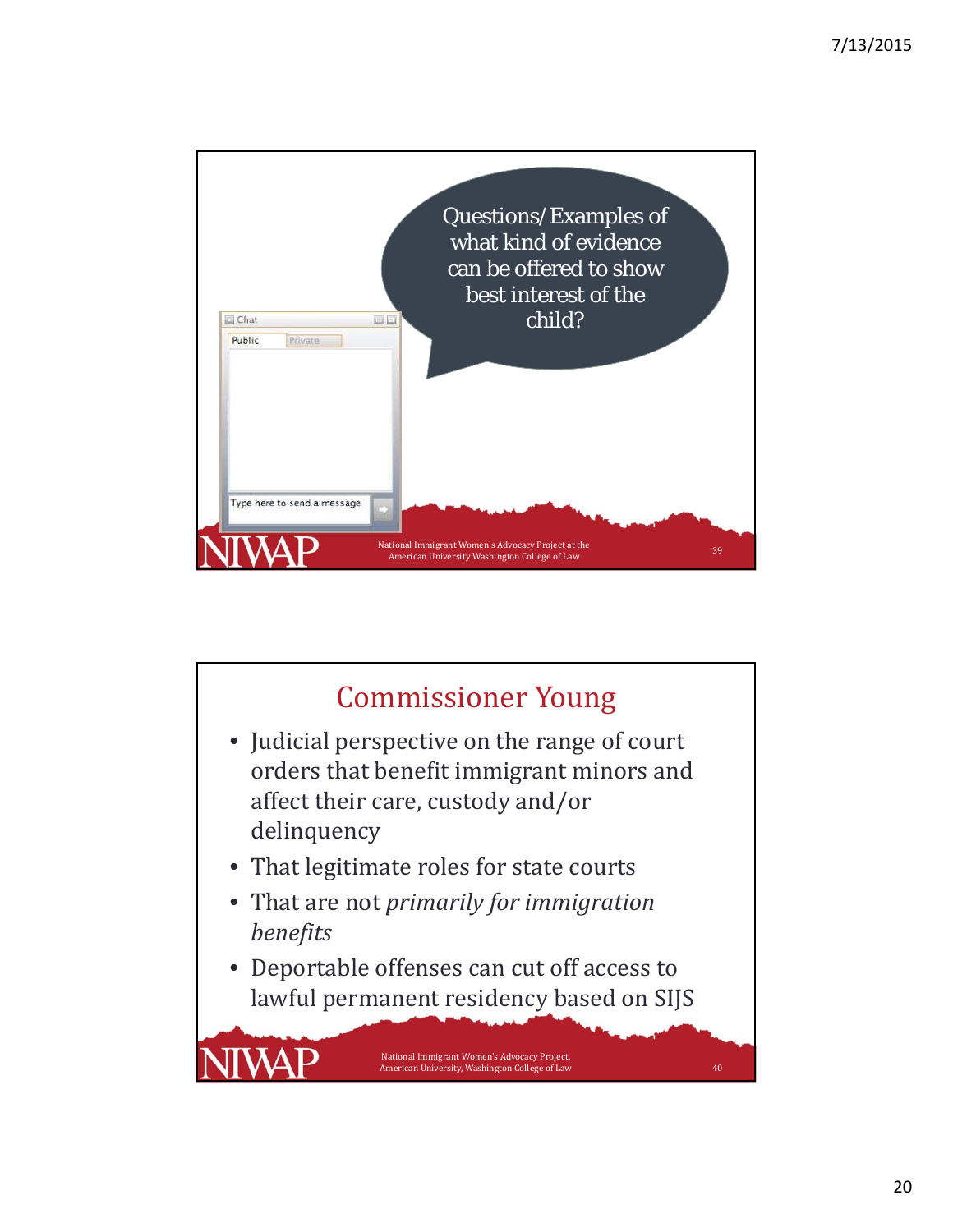

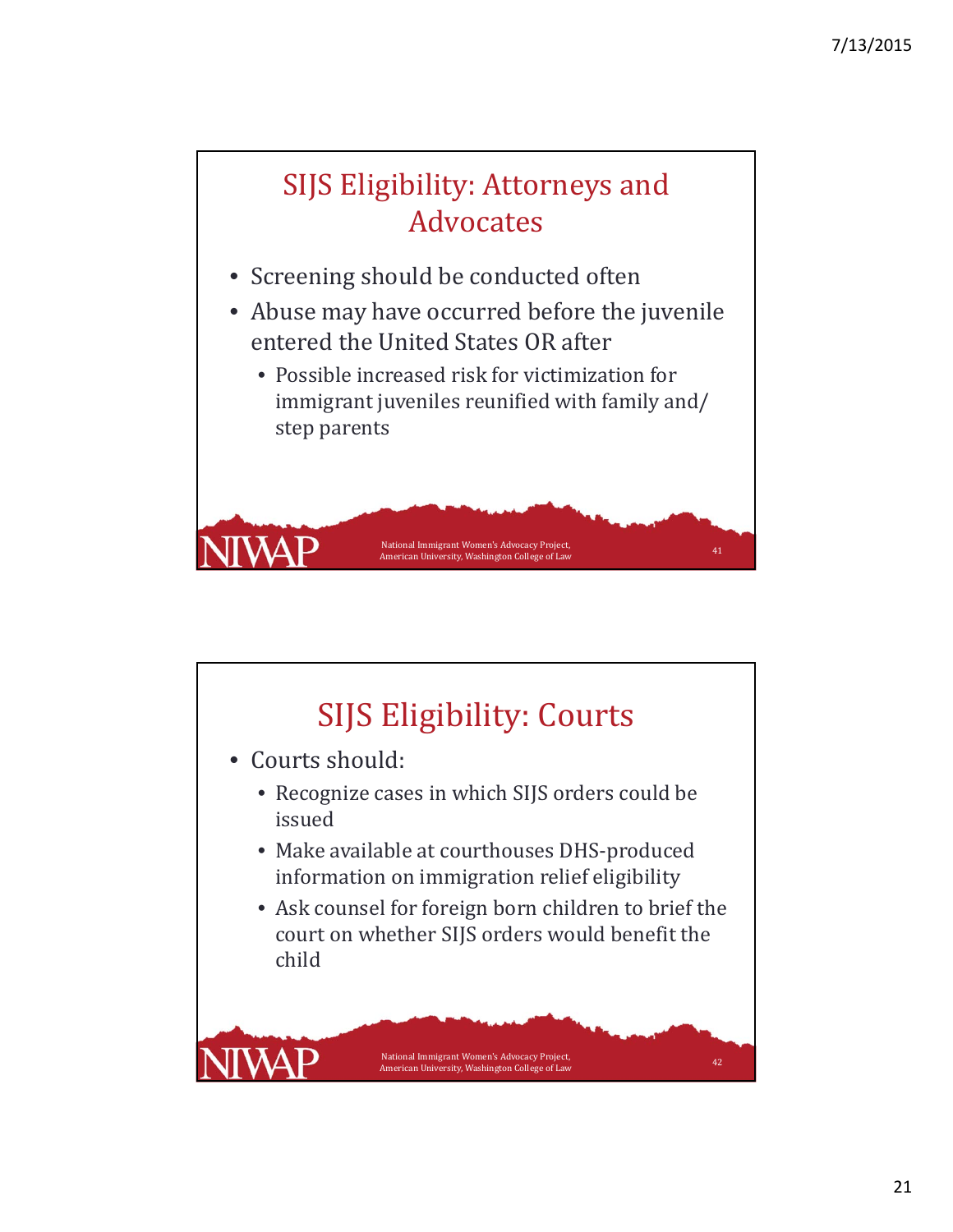

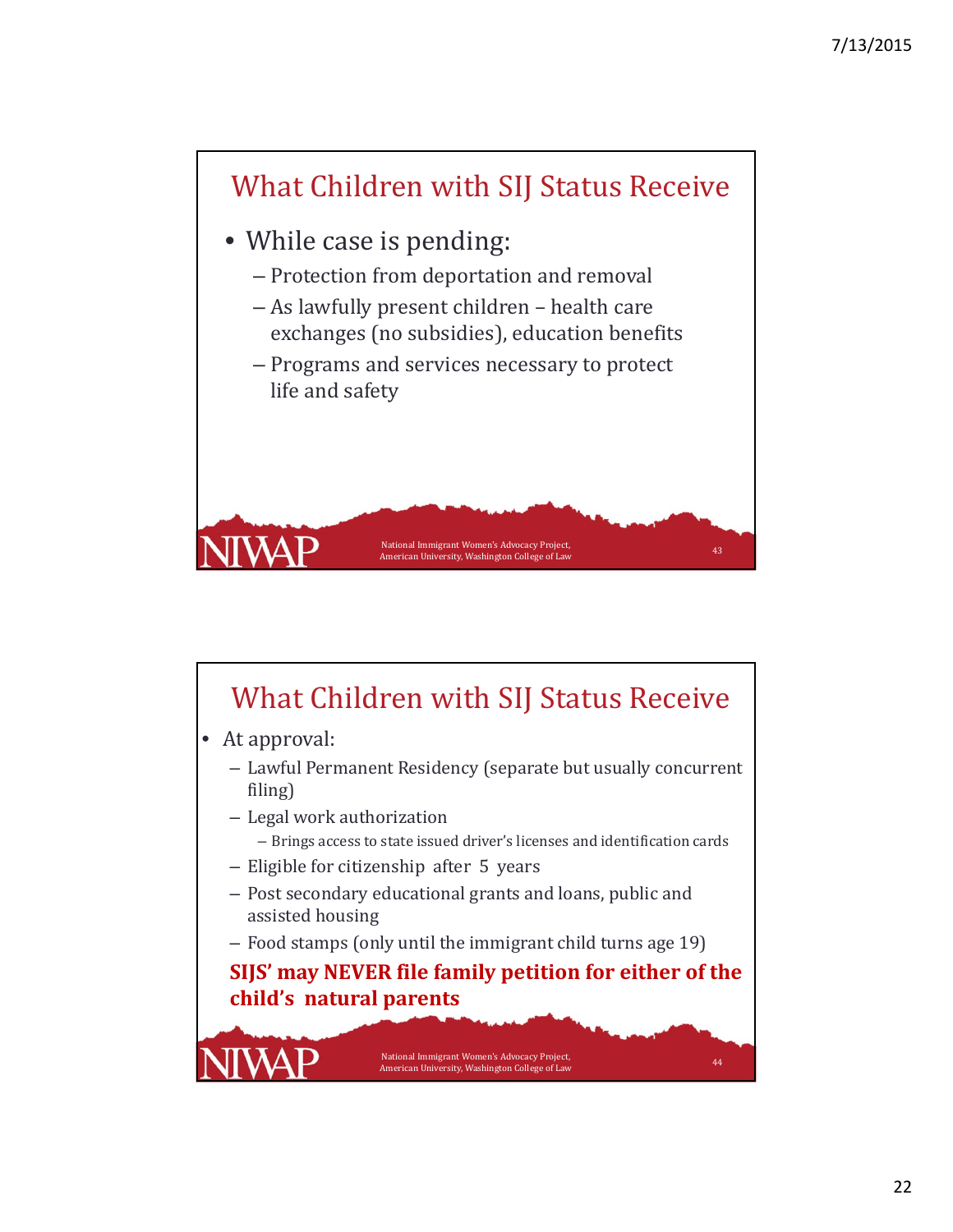

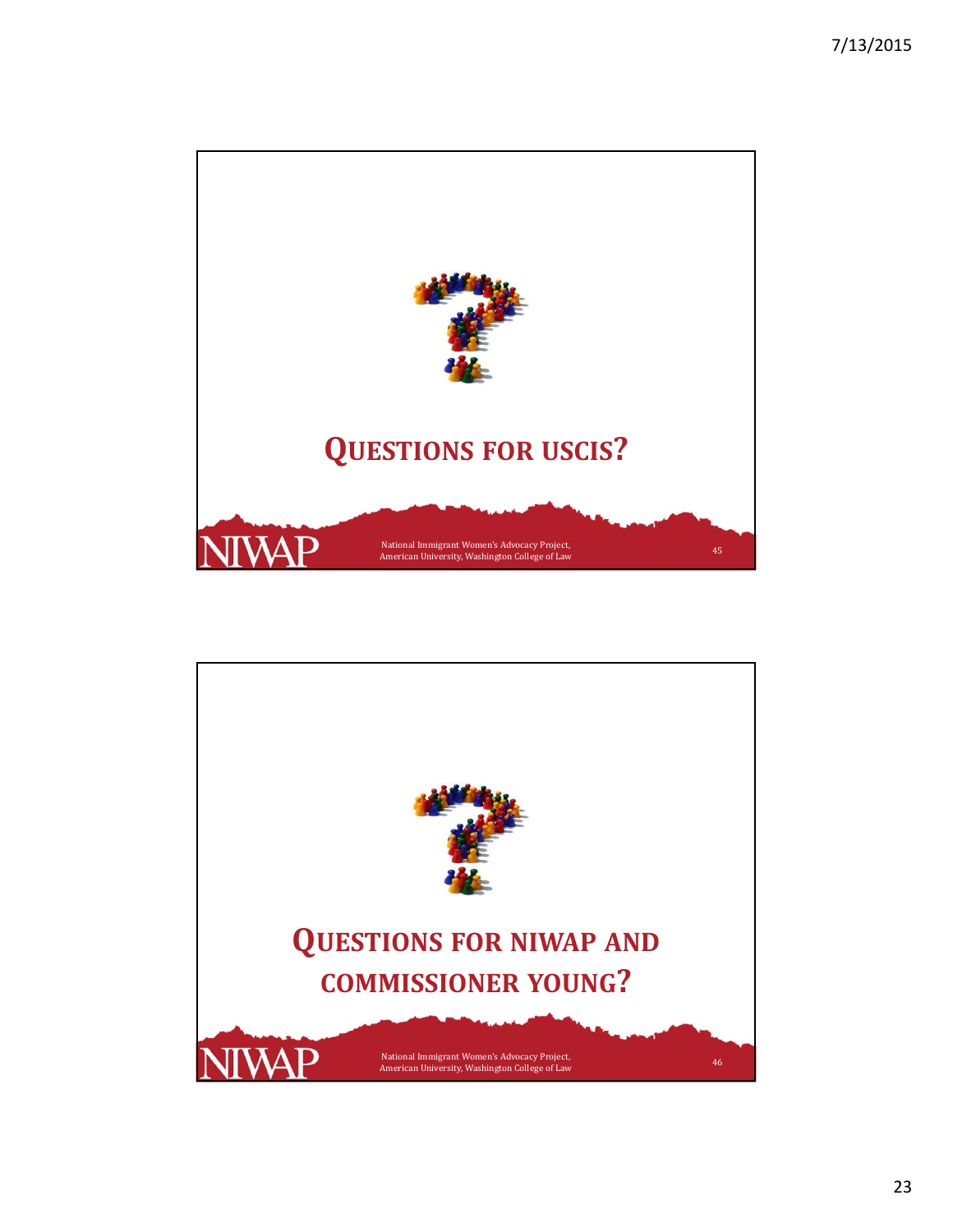

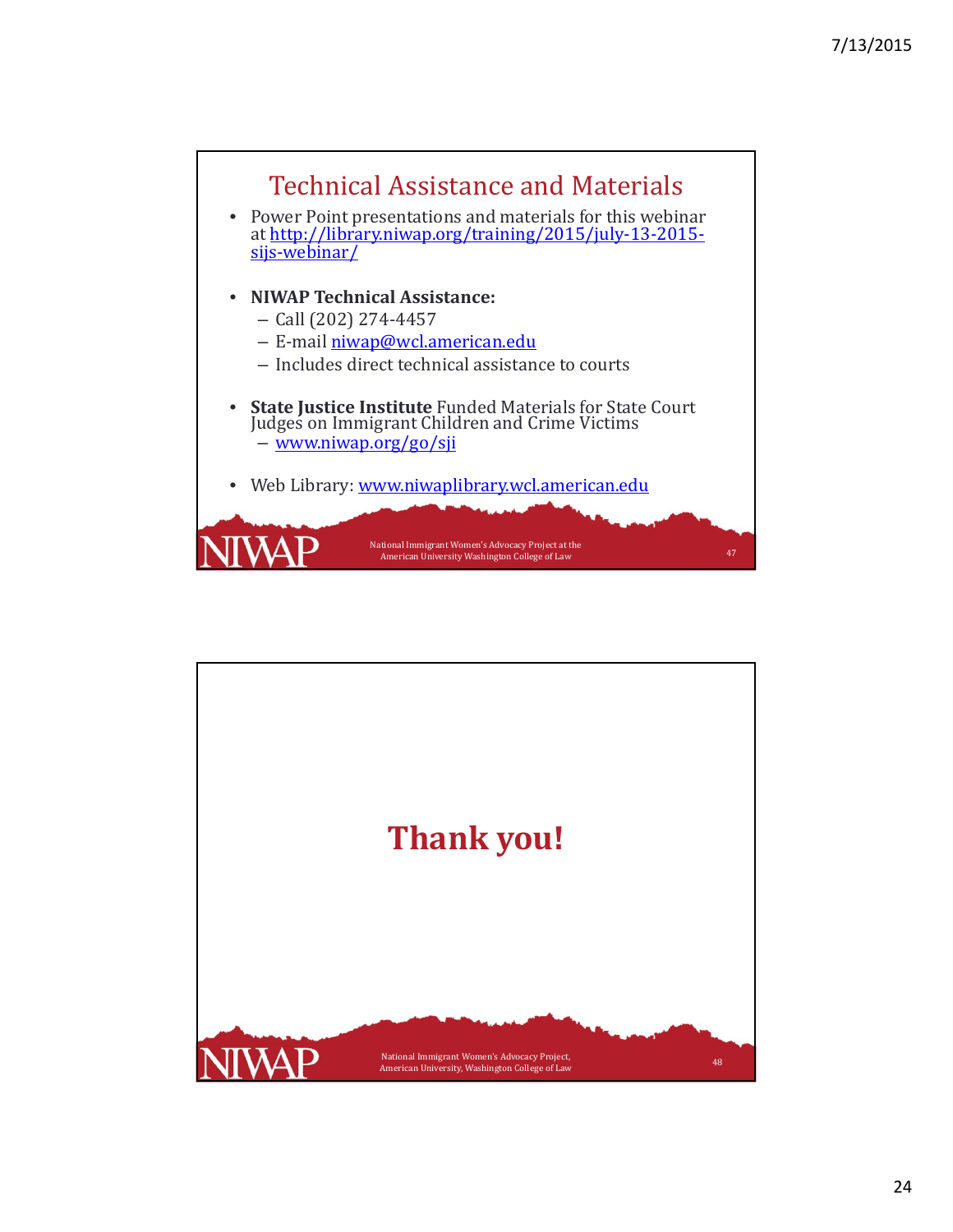